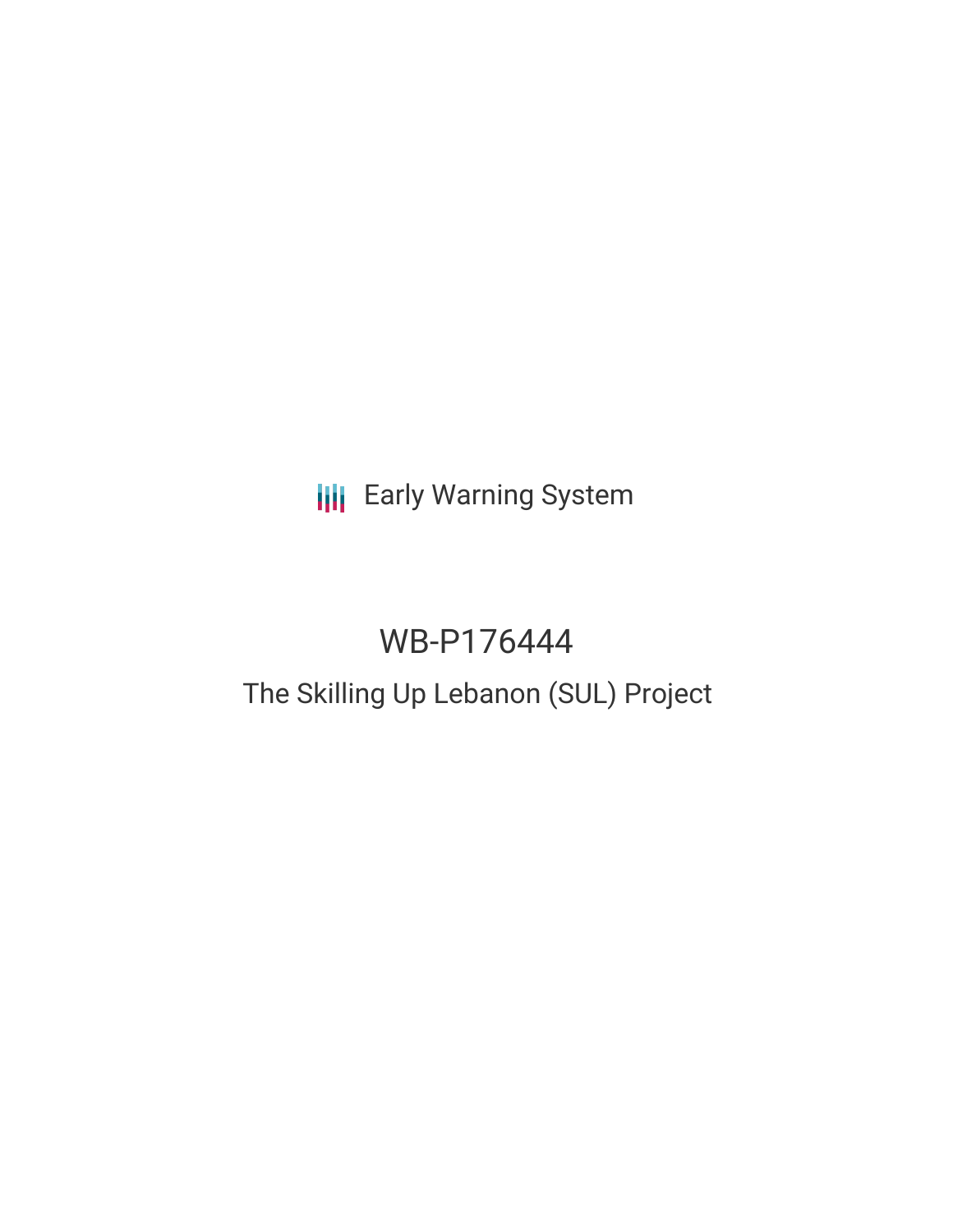

### **Quick Facts**

| <b>Countries</b>              | Lebanon                                              |
|-------------------------------|------------------------------------------------------|
| <b>Financial Institutions</b> | World Bank (WB)                                      |
| <b>Status</b>                 | Proposed                                             |
| <b>Bank Risk Rating</b>       |                                                      |
| <b>Borrower</b>               | Beirut Digital District (BDD) Talent Development Hub |
| <b>Sectors</b>                | Law and Government, Technical Cooperation            |
| <b>Investment Type(s)</b>     | <b>Advisory Services</b>                             |
| <b>Project Cost (USD)</b>     | $$0.35$ million                                      |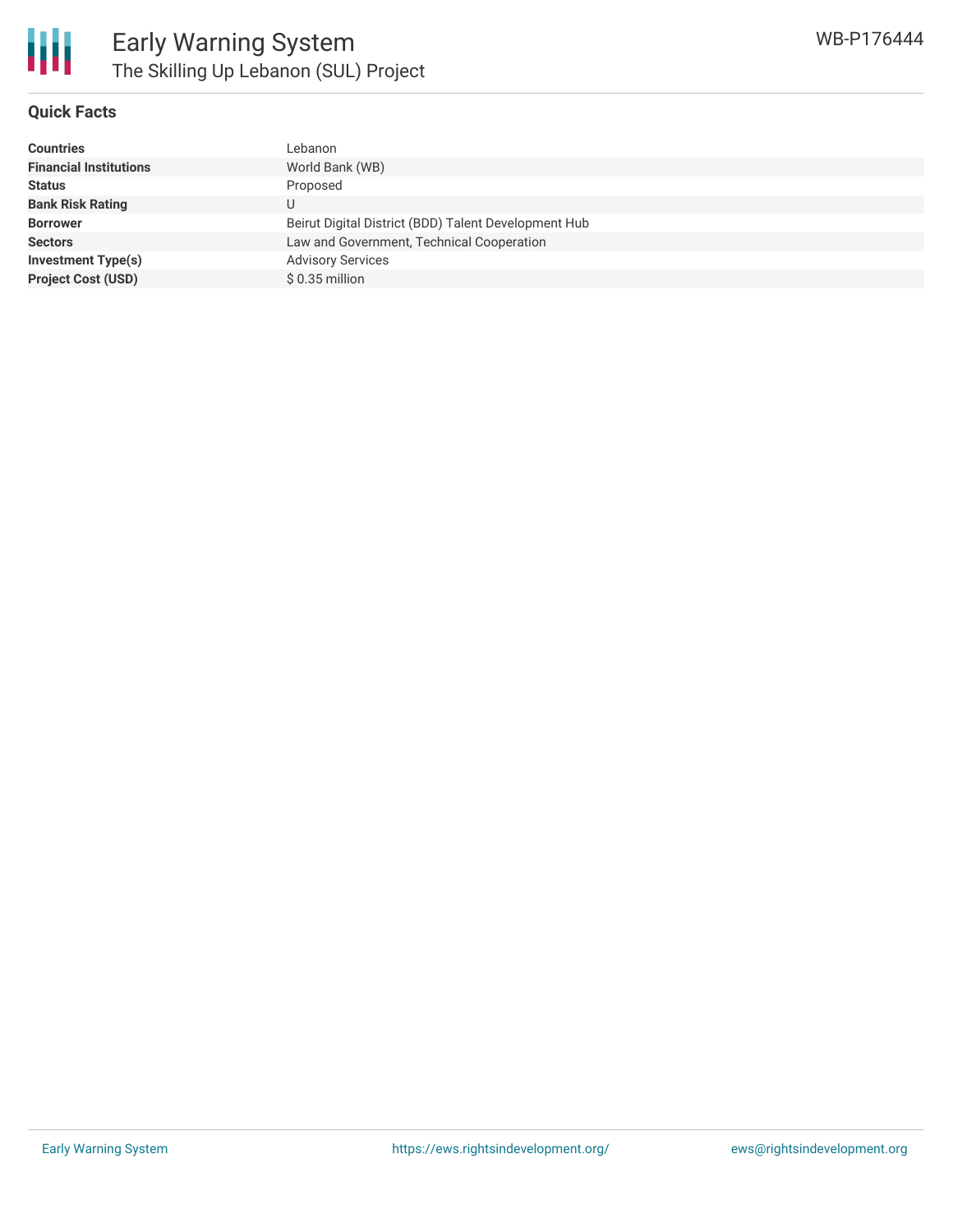

# **Project Description**

According to bank documents, the overall objective of the proposed project is to develop a Public-Private Partnership (PPP) model for increasing access to market relevant digital skills for youth in Lebanon.\

The project has two components:

- 1. Component 1: Support to the SUL PPP model (US\$150,000). This component will provide financial and technical support to the Beirut Digital District (BDD) Talent Development Hub, to establish the SUL PPP model. The BDD, a tech hub and community hosting about 1,500 members and 135 companies all working in the Tech industry, has been selected as the SUL anchor given its unique position in the Lebanese digital ecosystem as both provider and user of digital skills. It has established an NGO called the BDD Talent Development Hub whose objective is to close the skills gap and upskill the workforce in Lebanon with the necessary and relevant digital skills to thrive in the local and global economy.
- 2. Component 2: Support to Digital Skills pilots (US\$200,000). This component will finance the design and implementation of five pilot digital skills programs by the BDD Talent Development Hub. This Hub will leverage the job market digest methodology and the private sector committee to ensure that the developed programs are based on the real skill needs of the digital economy sector. The training will be delivered by training providers to be selected based on a competitive process. These pilots will equip the BDD with key learnings that will feed into the subsequent development programs of the SUL. It is aimed to train between 800 and 1,000 youth through these pilots. Several options for these pilots have been developed. Suggested criteria to select the pilots are: (i) geographical coverage to cover various areas in Lebanon; (ii) select one pilot per track to include children at school, youth in universities and working or unemployed youth; (iii) possibility to conduct the course in line with health precautionary measures related to COVID-19; and (iv) reach the highest number of beneficaries.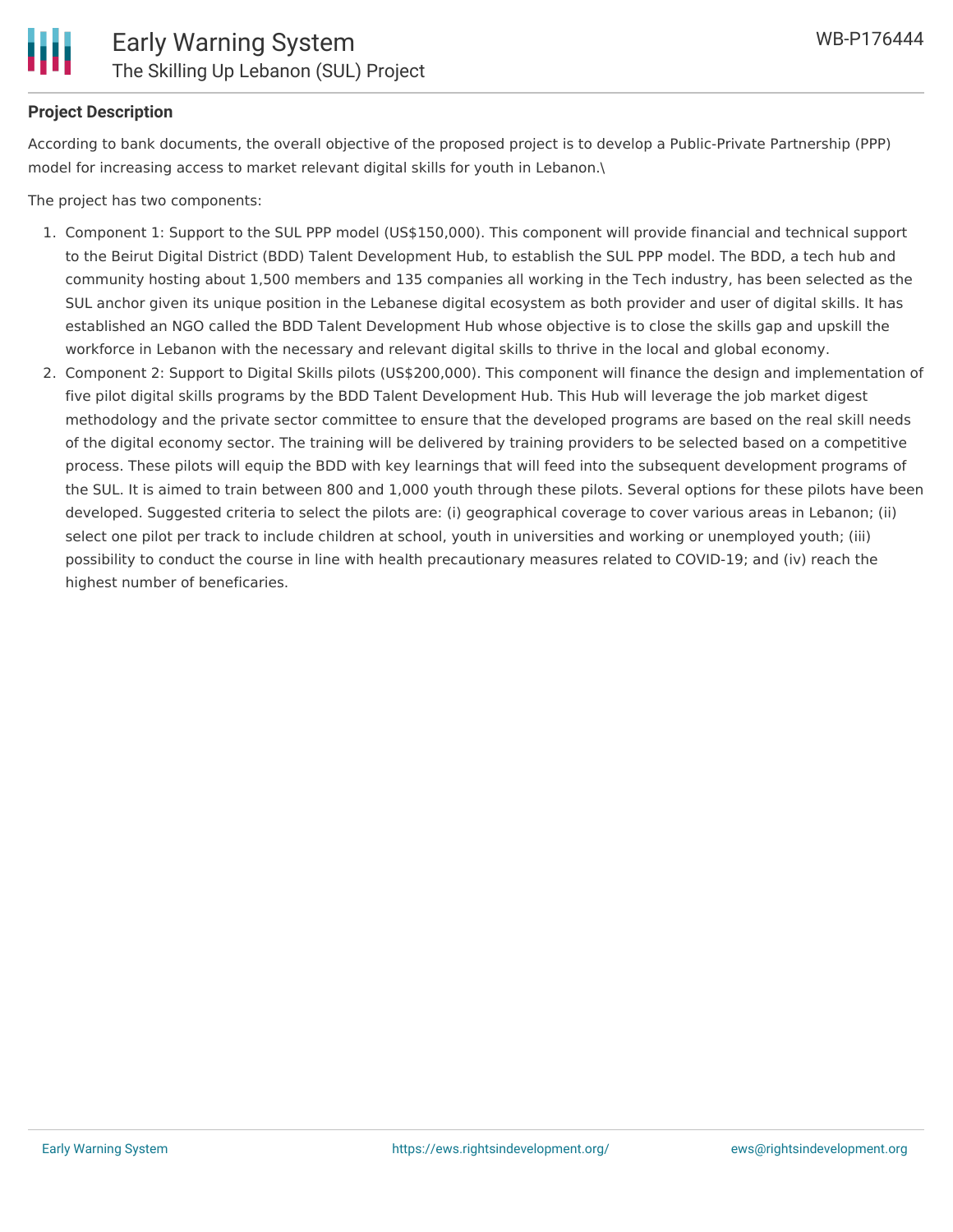

## **Investment Description**

World Bank (WB)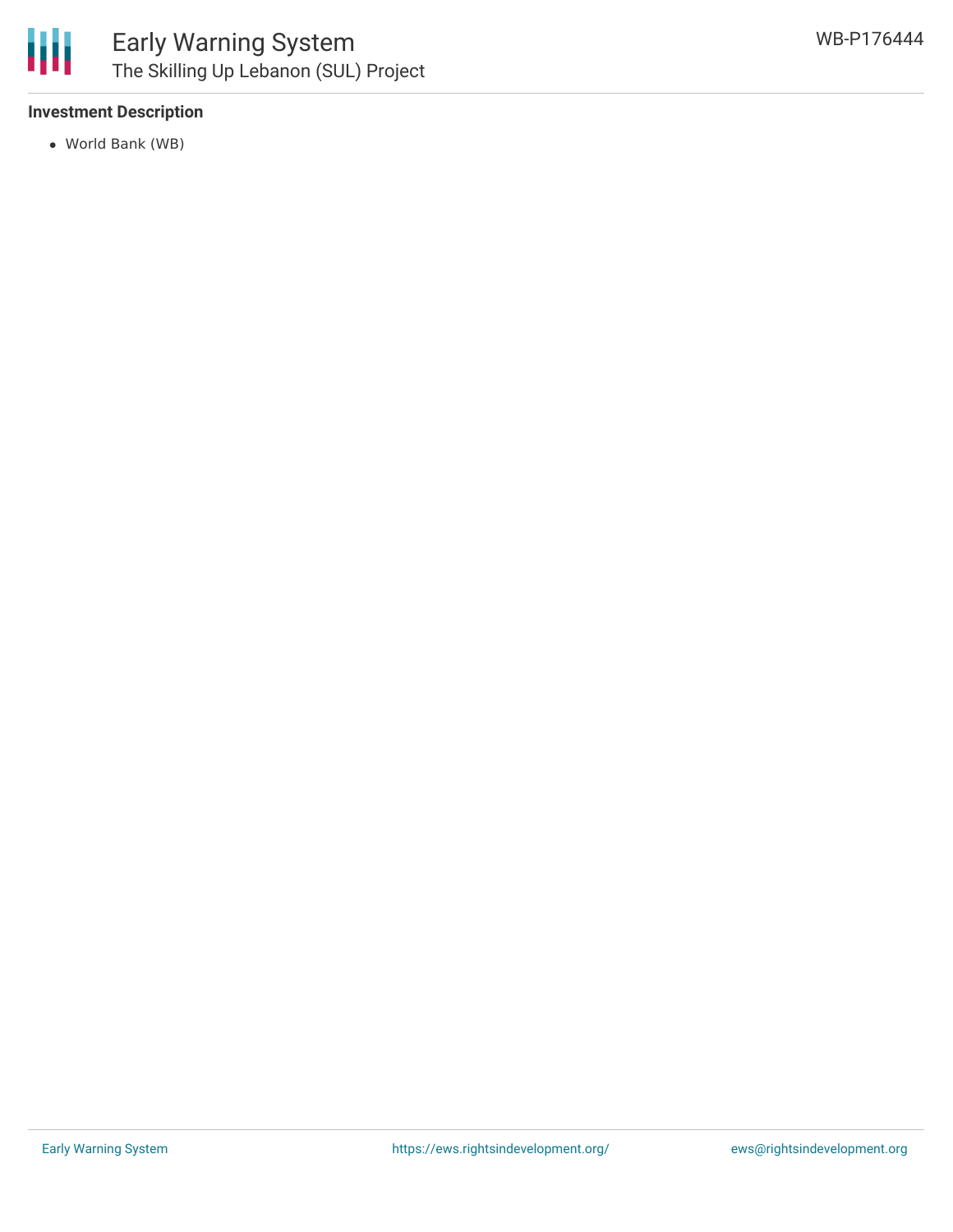

### **Contact Information**

**World Bank:** Contact : Angela Elzir Title : Social Protection Specialist Telephone No : 5367+3347

#### **Borrower:**

Beirut Digital District (BDD) Talent Development Hub Contact : Mouhamad Rabah Title : CEO Telephone No : 9613764020 Email : [mouhamad@beirutdigitaldistrict.com](mailto:mouhamad@beirutdigitaldistrict.com)

#### **Implementing Agency:**

Beirut Digital District (BDD) Talent Development Hub Contact : Mouhamad Rabah Title : CEO Telephone No : 03764020 Email : [mouhamad@beirutdigitaldistrict.com](mailto:mouhamad@beirutdigitaldistrict.com)

#### **ACCESS TO INFORMATION**

To submit an information request for project information, you will have to create an account to access the Access to Information request form. You can learn more about this process at: [https://www.worldbank.org/en/access-to](https://www.worldbank.org/en/access-to-information/request-submission)information/request-submission

#### **ACCOUNTABILITY MECHANISM OF THE WORLD BANK**

The World Bank Inspection Panel is the independent complaint mechanism and fact-finding body for people who believe they are likely to be, or have been, adversely affected by a World Bank-financed project. If you submit a complaint to the Inspection Panel, they may investigate to assess whether the World Bank is following its own policies and procedures for preventing harm to people or the environment. You can contact the Inspection Panel or submit a complaint by emailing ipanel@worldbank.org. Information on how to file a complaint and a complaint request form are available at: [https://www.inspectionpanel.org/how-to](https://www.inspectionpanel.org/how-to-file-complaint)file-complaint